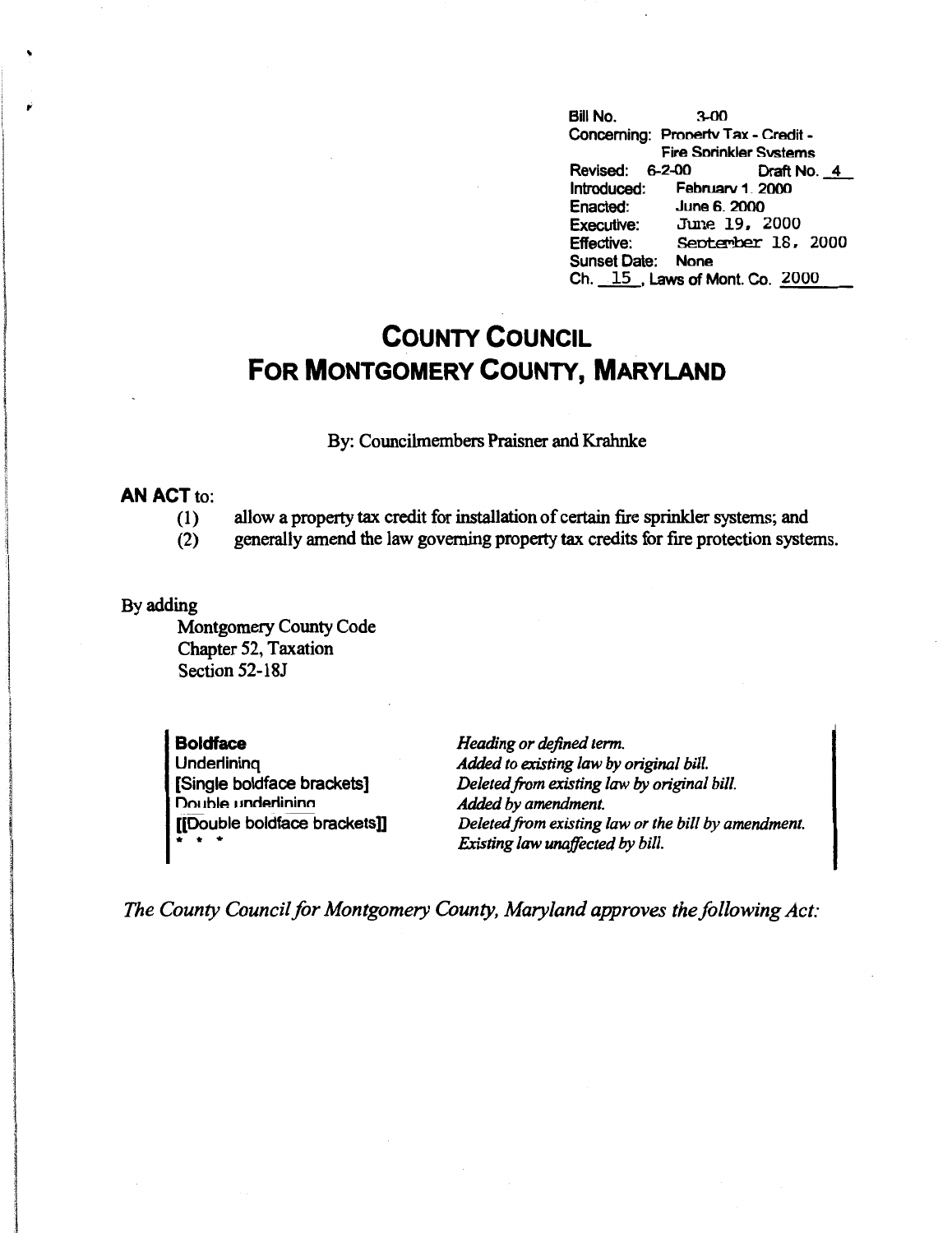,

Ñ

1 **Chapter 52 is amended by adding Section 52-18J:**  2 **52-18J. Prooertv Tax Credit: Fire Sorinkler Svstems.**  3 (a) A taxnaver may receive a one-time property tax credit against the general 4 county tax for [(an imnrovement to residential real property]] anv detachaj 5 **simple-family dwelling unit and any attached dwelling unit or multi-family** 6 building in which a fire snrinkler svstem was not Jega11v reouired to he 7 installed if an annoved complete automatic sprinkler system that is used for 8 fire nrotection is installed [[in the imnrovement and the installation is <sup>9</sup>comnleted]] on or after July L 2000. 10 (b)For each [[improvement]] dwelling unit or multi-family building where a 11 specifier system is installed, the credit must not exceed the lower of: 12 (1) the total cost of installing the sprinkler system; or 13 (2) 50% of the general county property tax attributable to the 14 **I** [[improvement]] dwelling unit or building I [where the sprinkler system 15 is installed i. 16 **16** (c) The Department of Finance must administer this credit. 17 (d)A taxpayer must apply for the tax credit in the year the snrinkler system is 18 installed to receive the credit in that tax year or the next tax year. The taxnaver 19 must: 20 (1) show that  $\left[ \text{a} \text{ complete automatic fire protection} \right]$  the installed sprinkler 21 system [(was installed that]] comnlies with codes and standards 22 established by the State Fire Prevention Commission and any annlicable 23 County building and fire safety codes, and 24 (2) document the cost to the taxpayer of the sprinkler system. 25 (e) The County Executive may adopt regulations under method (2) to implement 26 this Section.